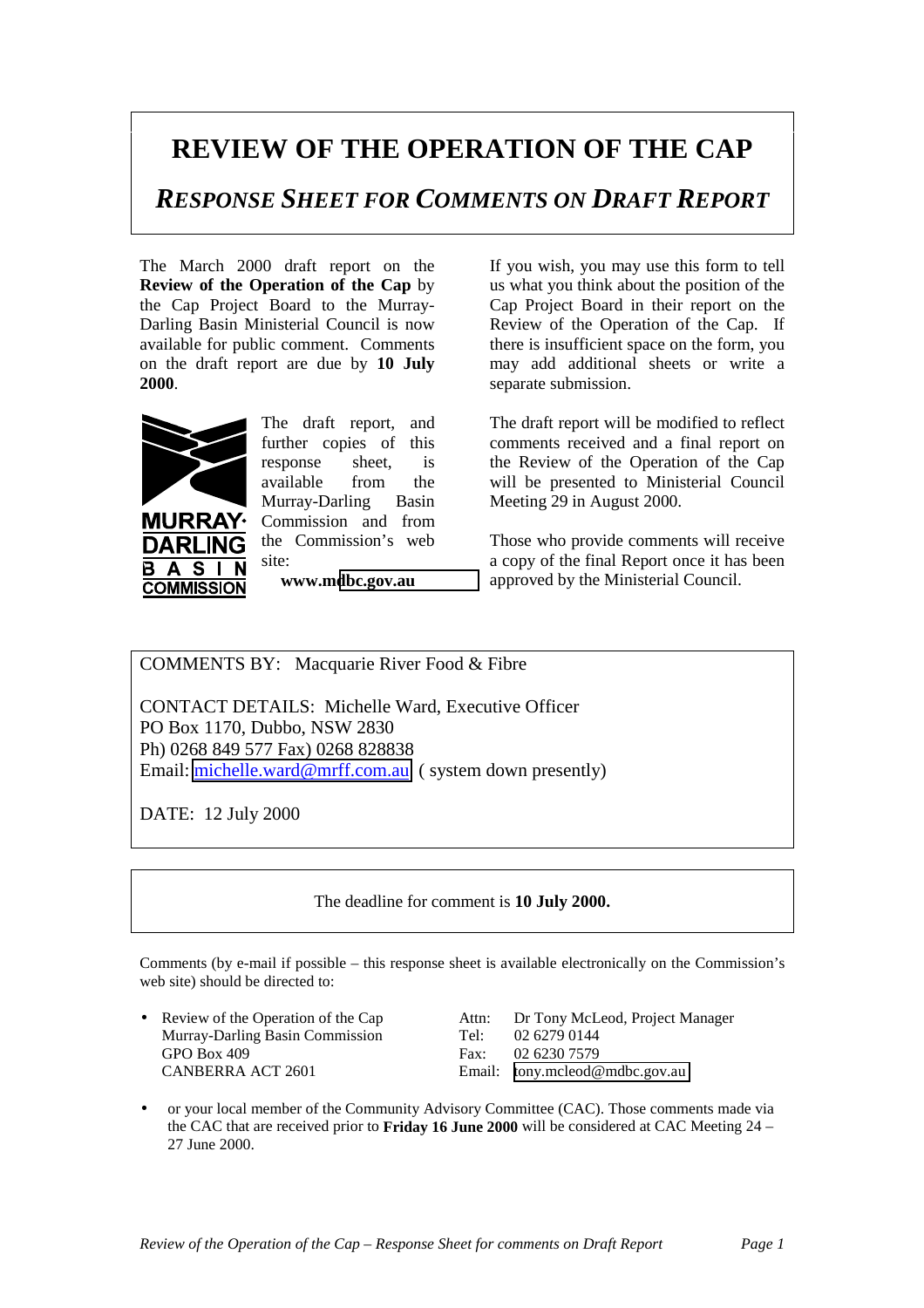|                                    | Cap Project Board Position                                         | Comment                                                                                                     |
|------------------------------------|--------------------------------------------------------------------|-------------------------------------------------------------------------------------------------------------|
|                                    | The Project Board has                                              | From the socioeco exec summary: The Role of the Cap                                                         |
|                                    | concluded that the Cap has been                                    | points $-6$ through 10, especially 10, read like a hypothesis to                                            |
|                                    | an essential first step in                                         | be tested rather than the outcome of appropriately rigorous                                                 |
|                                    | providing for the environmental                                    | research. It is not demonstrated anywhere that I can see                                                    |
|                                    | sustainability of the river system                                 | where the significance of the role of the cap in contributing                                               |
|                                    | of the Basin. Without the Cap,                                     | to change has been tested scientifically to be proven.                                                      |
|                                    | there would have been a                                            | Therefore the basis for the No-cap scenario is fundamentally                                                |
|                                    | significantly increased risk that<br>the environmental degradation | flawed as it works from the hypothesis that has not been<br>proven regarding the "with cap scenario".       |
|                                    | of the river system of the                                         | -refer to $2nd$ dot point under 13 for demonstration                                                        |
|                                    | Murray-Darling Basin would                                         | that southern systems haven't operated in response                                                          |
|                                    | have been worse.                                                   | to Cap for clarification of above point on role of                                                          |
|                                    |                                                                    | Cap                                                                                                         |
|                                    |                                                                    | $-2nd$ problem with this dot point is that it says "while                                                   |
|                                    |                                                                    | individual enterprises currently dependent on high                                                          |
|                                    |                                                                    | allocations will be adversely affected, the industries                                                      |
|                                    |                                                                    | and regions appear likely to continue to prosper"                                                           |
|                                    |                                                                    | What is a high allocation - this is subjective and                                                          |
|                                    |                                                                    | surely any reduction on any allocation will have a                                                          |
|                                    |                                                                    | cost impact. The facts about regions prospering                                                             |
|                                    |                                                                    | according to the July 2000, Herron Todd White                                                               |
|                                    |                                                                    | (Independent Property Advisors) Monthly report are                                                          |
|                                    |                                                                    | that in the Macquarie there has been a 'softening' of<br>values of irrigation land and water. This can only |
|                                    |                                                                    | be a reflection of uncertainty and lower anticipated                                                        |
|                                    |                                                                    | margins for irrigation in the valley, which directly                                                        |
|                                    |                                                                    | contradicts the above statement.                                                                            |
|                                    |                                                                    | It does not leave the reader with much faith that the                                                       |
|                                    |                                                                    | consultancy was conducted independently and                                                                 |
|                                    |                                                                    | without foregone conclusions as the wording seems                                                           |
|                                    |                                                                    | to be 'selling the cap' right from the start.                                                               |
| cological Sustainability of Rivers |                                                                    |                                                                                                             |
|                                    |                                                                    |                                                                                                             |
|                                    |                                                                    |                                                                                                             |
|                                    |                                                                    |                                                                                                             |
|                                    |                                                                    |                                                                                                             |
|                                    |                                                                    |                                                                                                             |
| 单                                  |                                                                    |                                                                                                             |
|                                    |                                                                    |                                                                                                             |
|                                    |                                                                    |                                                                                                             |
|                                    |                                                                    |                                                                                                             |
|                                    |                                                                    |                                                                                                             |
|                                    |                                                                    |                                                                                                             |
|                                    |                                                                    |                                                                                                             |
|                                    |                                                                    |                                                                                                             |
|                                    |                                                                    |                                                                                                             |
|                                    |                                                                    |                                                                                                             |
|                                    |                                                                    |                                                                                                             |
|                                    |                                                                    |                                                                                                             |
|                                    |                                                                    |                                                                                                             |
|                                    |                                                                    |                                                                                                             |
|                                    |                                                                    |                                                                                                             |
|                                    |                                                                    |                                                                                                             |
|                                    |                                                                    |                                                                                                             |
|                                    |                                                                    |                                                                                                             |
|                                    |                                                                    |                                                                                                             |
|                                    |                                                                    |                                                                                                             |
|                                    |                                                                    |                                                                                                             |
|                                    |                                                                    |                                                                                                             |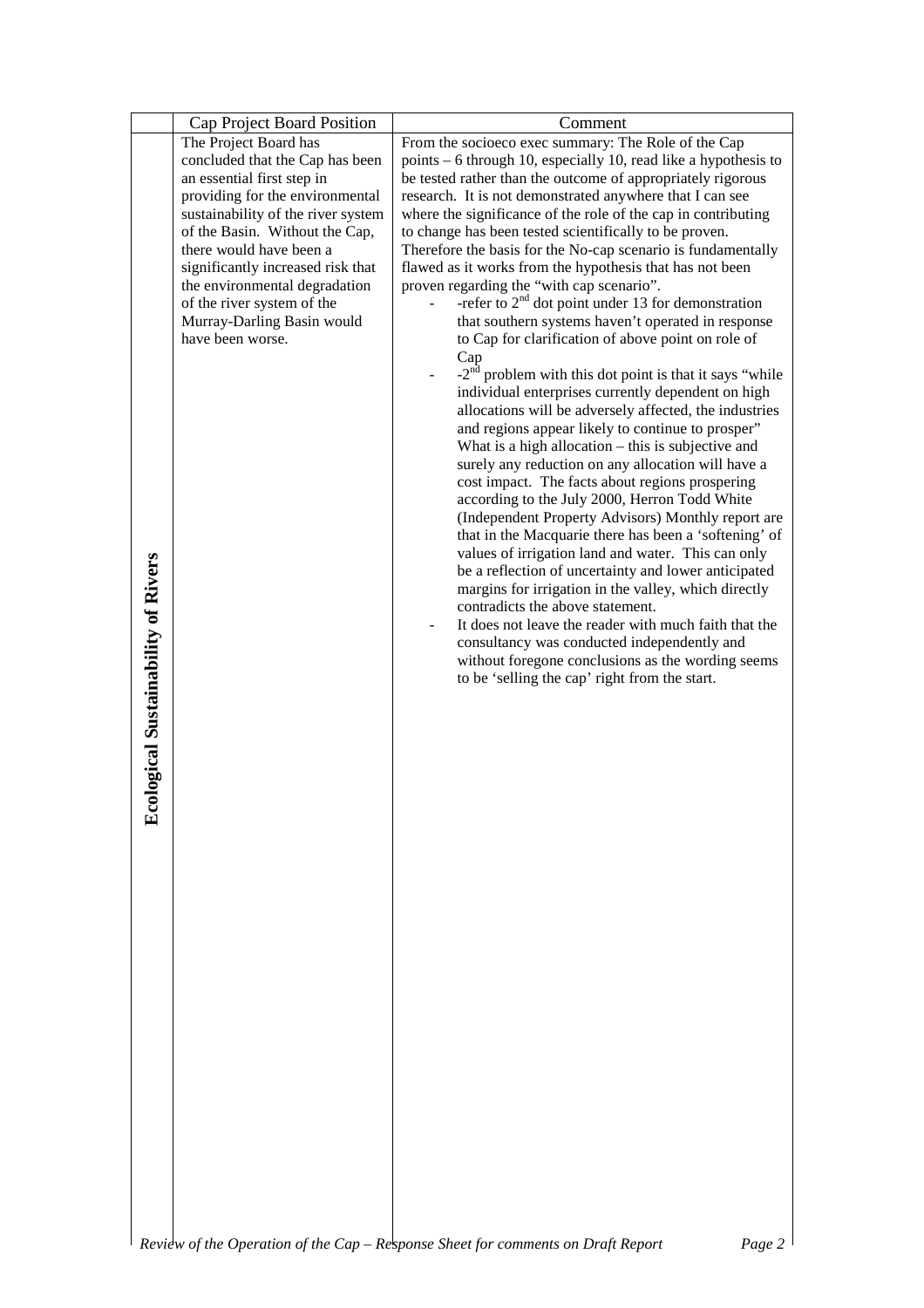However, the Project Board has concluded that there is no certainty that the Cap on diversions at its current level represents a sustainable level of diversions – the level at which it is set being that which existed at the time when it was decided to introduce a Cap. Further, the Project Board recommends that as better information informs our management of the Basin's resources, the level at which the Cap is set should continue to be refined to reflect our increased understanding. It is likely that such refinements may lead to the lowering of the level of the Cap in some valleys. Indeed, some jurisdictions have already increased the environment's share, via access restrictions in addition to that required by the Cap, as part of their longer-term direction of improved water management.

In the Macquarie system, progress has already been made ahead of what the Cap was designed for, by way of the implementation of the Macquarie Marshes Plan, which forced reductions in valley allocations for irrigation. This is again evidence of why management and controls of river systems need to be made at the valley level. This said we acknowledge the importance of valleys' understanding of their impacts on downstream valleys and expect that knowledge of impacts must influence management.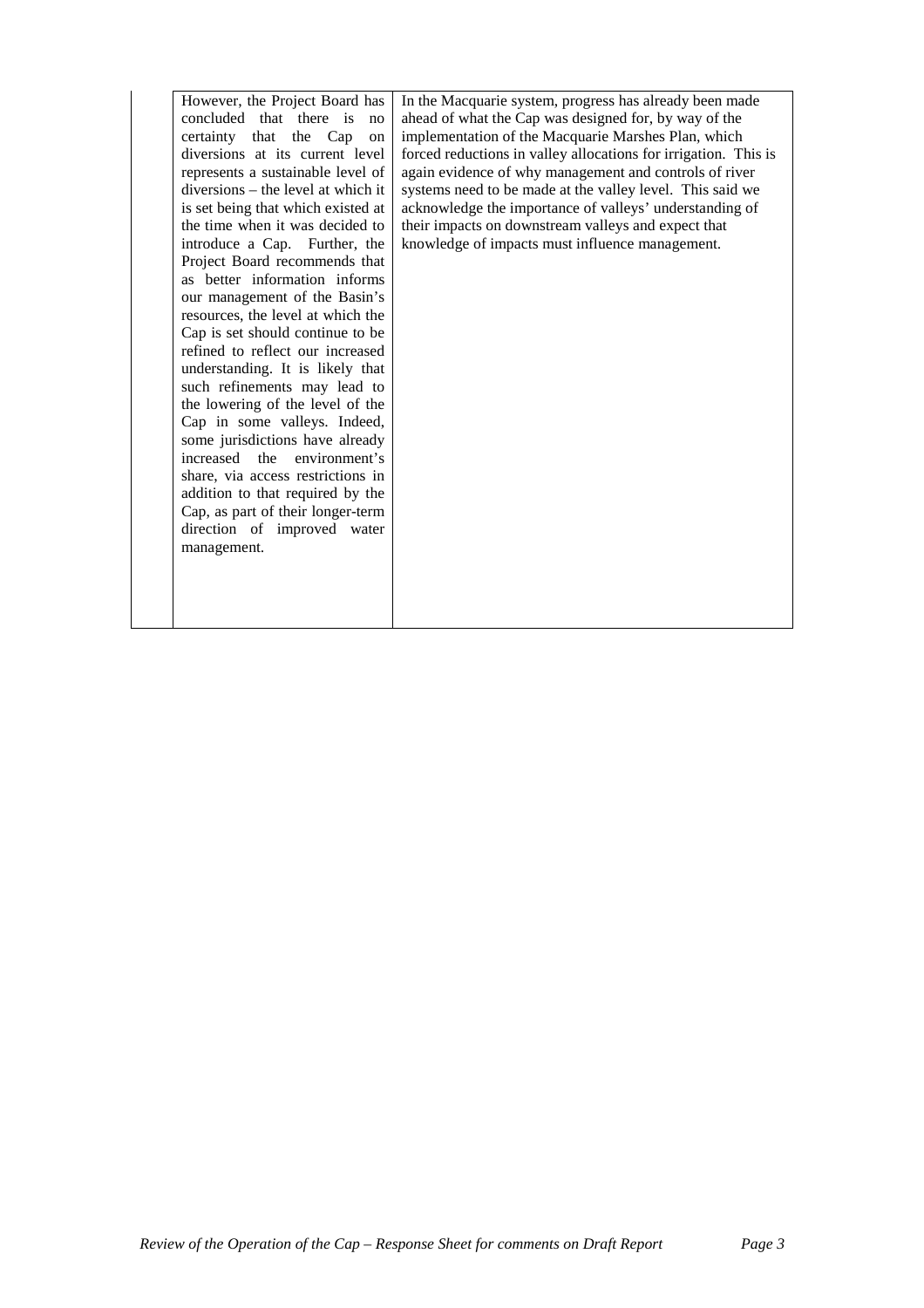|                                    | Cap Project Board Position                                         | Comment                                                                                                                     |
|------------------------------------|--------------------------------------------------------------------|-----------------------------------------------------------------------------------------------------------------------------|
|                                    | The Project Board considers                                        | Marsden & Jacobs study is not a socio eco study - have used                                                                 |
|                                    | that there is compelling                                           | assertions rather than science, lots of missing numbers,                                                                    |
|                                    | evidence that the Cap has                                          | Using CBA as the only tool for analysis, even with                                                                          |
|                                    | already delivered significant                                      | extension to incorporate the sustainability principle means                                                                 |
|                                    | economic and social benefits to                                    | the social and environmental values are unquantifiable                                                                      |
|                                    | the Basin community and that<br>the net benefit will increase over | within a CBA framework. And although attempt is made                                                                        |
|                                    | time.                                                              | to identify, describe and quantify where possible benefits<br>and costs – There is no mechanism to ensure inclusion of      |
|                                    |                                                                    | those benefits and costs that are not able to be quantified in                                                              |
|                                    |                                                                    | analyses of alternative options (as alternative options are                                                                 |
|                                    |                                                                    | stacked up on a numbers basis).                                                                                             |
|                                    |                                                                    | Treasury still requires cba analysis as I understand,                                                                       |
|                                    |                                                                    | but there are additional methodologies now being                                                                            |
|                                    |                                                                    | considered which attempt to express different types of costs                                                                |
|                                    |                                                                    | and benefits in a common currency, so as they can all be                                                                    |
|                                    |                                                                    | considered in decision making. Multi Criteria Analysis for                                                                  |
|                                    |                                                                    | example enables weighting of costs and benefits once                                                                        |
|                                    |                                                                    | they've been described and listed in an impact table and is                                                                 |
|                                    |                                                                    | one of several other methodologies considered for use in                                                                    |
|                                    |                                                                    | expert judgment or decision making processes<br>-Methodology used to demonstrate the role of the                            |
|                                    |                                                                    | Cap and separating impacts of the Cap verses other reform,                                                                  |
|                                    |                                                                    | market, climatic etc pressures forcing change does not                                                                      |
|                                    |                                                                    | convince me of the significance of the Cap in achieving                                                                     |
|                                    |                                                                    | change.                                                                                                                     |
|                                    |                                                                    | -The single most important issue influencing water                                                                          |
|                                    |                                                                    | use in the Macquarie Valley in recent years in the                                                                          |
|                                    |                                                                    | introduction of carry over rules in about 1997. Prior to this,                                                              |
| <b>Economic and Social Impacts</b> |                                                                    | Water users had to absorb their entire allocation in the 'use                                                               |
|                                    |                                                                    | it or lose it way of management' in order to commence the<br>next water year with annual allocation plus the previous       |
|                                    |                                                                    | year's unused allocation. Once this rule was changed,                                                                       |
|                                    |                                                                    | actual water use fell significantly – with the combination of                                                               |
|                                    |                                                                    | wet seasons and the carry over rule, which meant their                                                                      |
|                                    |                                                                    | water allocation could be stored in the dam and carried                                                                     |
|                                    |                                                                    | over to the next year                                                                                                       |
|                                    |                                                                    |                                                                                                                             |
|                                    |                                                                    | Socioeco exec summary Point 14 pESiv: It is not adequate                                                                    |
|                                    |                                                                    | in terms of cba methodlogy to discount costs due to                                                                         |
|                                    |                                                                    | individual cases being reported in submissions. It would be<br>necessary to attempt to aggregate the list of costs reported |
|                                    |                                                                    | across the basin, to undertake a balanced cba. Otherwise it is                                                              |
|                                    |                                                                    | impossible to make the statement "Overall, the guarantee of                                                                 |
|                                    |                                                                    | security in the longer term is a major net benefit to the Basin                                                             |
|                                    |                                                                    | irrigation community.                                                                                                       |
|                                    |                                                                    | Point 19 assumes that it is the Cap which will prevent                                                                      |
|                                    |                                                                    | potential water wars – this is not founded on fact and water                                                                |
|                                    |                                                                    | wars can still happen if the Cap is spread across larger than                                                               |
|                                    |                                                                    | valley by valley areas - as discussed above.                                                                                |
|                                    |                                                                    | -If any lowering of the Cap needs to be justified at the state                                                              |
|                                    |                                                                    | level in consultation with industry so as to have the                                                                       |
|                                    |                                                                    | information scrutinised in the cold hard light of investment                                                                |
|                                    |                                                                    | and who pays? - the feds or the states, certainly not industry.                                                             |
|                                    |                                                                    | -If Qld & some other States have not completed the Cap how<br>can this statement be true                                    |
|                                    |                                                                    |                                                                                                                             |
|                                    |                                                                    |                                                                                                                             |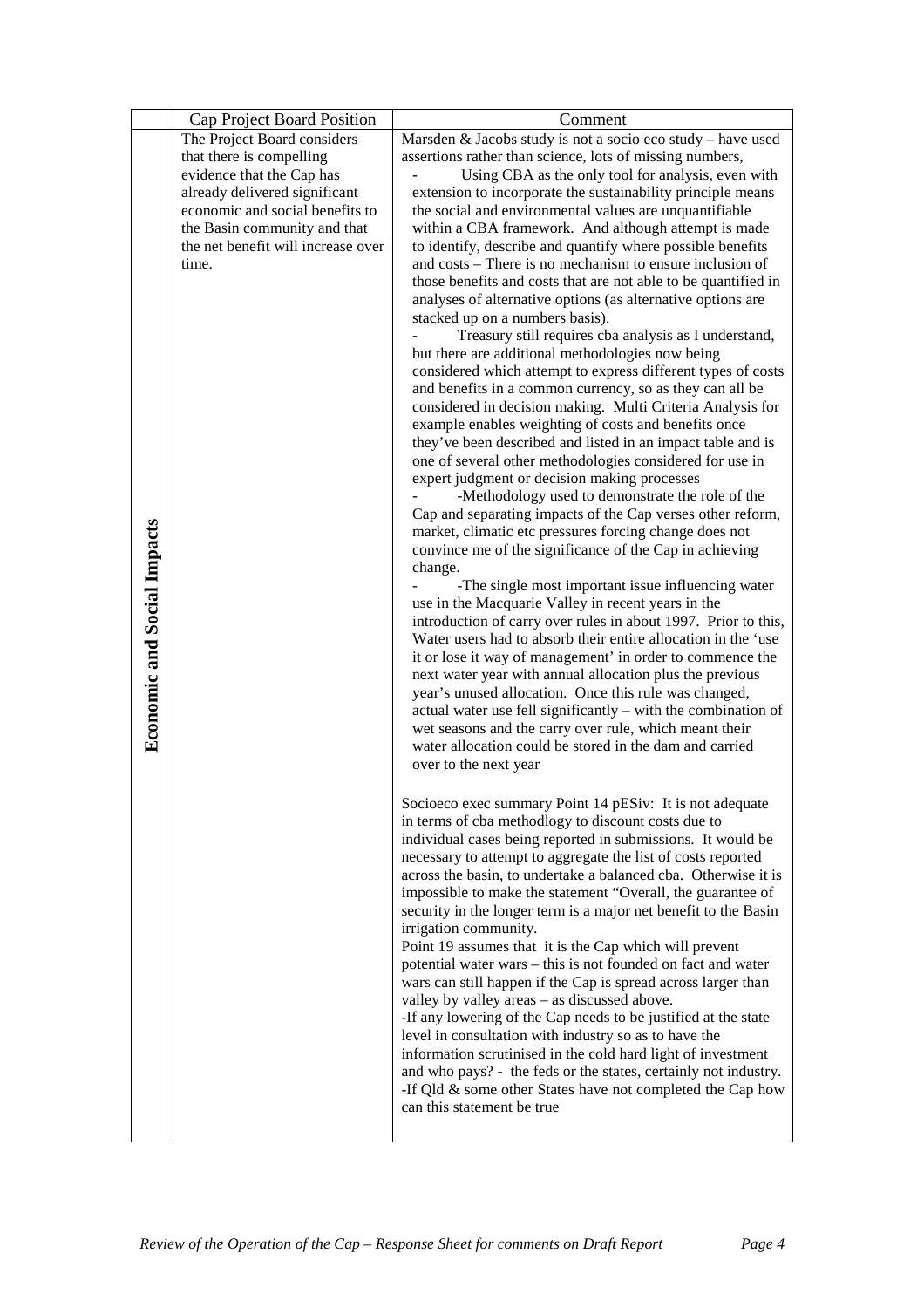| The results of research<br>conducted for the Review make<br>it clear that, in the absence of<br>the Cap, the erosion of security<br>of supply for irrigators and other<br>users would have been<br>significant. These analyses<br>were performed on several<br>systems across the Basin<br>reflecting diverse agricultural<br>practices and climatic<br>conditions. | -The Review of the operation of the Cap report and the focus<br>on the Cap itself has seemingly missed the point of in-stream<br>health. The success or otherwise of the Cap should be<br>measured by assessing changes in in-stream river health as<br>this is the most important issue at hand and one that irrigators<br>and greens are both driven towards achieving.<br>-Refer to other comments about isolating impacts of Cap<br>verses other factors influencing changed practices<br>-Also refer to comments about definition of security<br>-This is a problem with non-scrutinised information<br>Socioeco exec summary: Point 12 pESiii: It is stated that<br>there "would be substantial erosion of security of<br>entitlements across the Basin" without the Cap. Can this be<br>true for those valleys historically using less than the Cap<br>limit?<br>-Point 12 raises the issue of security – the Cap is not the<br>defining issue for irrigators in terms of security but length<br>and strength of tenure of irrigation licences are critical for<br>security. So the climate for investment and jobs growth etc<br>will be influenced by the latter rather than the former.                                                                                                                                                                                                                                                                                                                                                                              |
|---------------------------------------------------------------------------------------------------------------------------------------------------------------------------------------------------------------------------------------------------------------------------------------------------------------------------------------------------------------------|--------------------------------------------------------------------------------------------------------------------------------------------------------------------------------------------------------------------------------------------------------------------------------------------------------------------------------------------------------------------------------------------------------------------------------------------------------------------------------------------------------------------------------------------------------------------------------------------------------------------------------------------------------------------------------------------------------------------------------------------------------------------------------------------------------------------------------------------------------------------------------------------------------------------------------------------------------------------------------------------------------------------------------------------------------------------------------------------------------------------------------------------------------------------------------------------------------------------------------------------------------------------------------------------------------------------------------------------------------------------------------------------------------------------------------------------------------------------------------------------------------------------------------------------------------------------------------|
| Through guaranteeing security<br>of water supply at the valley<br>level, the Project Board views<br>the Cap as having provided a<br>more certain climate for long-<br>term investment and<br>development, particularly in<br>high value agriculture and value<br>adding processing, as well as<br>providing benefits to the<br>environment.                         | Irrigators are tired of having definitions as detailed in CoAG<br>manipulated by Governments and agencys to enable their<br>own strategies to seemingly meet reform commitments. It is<br>naïve and misleading to state that the Cap guarantees<br>security. Security as needed by irrigators and financiers to<br>ensure long term investment and as intended in CoAG means<br>that an irrigator knows that he has a right to a certain<br>allocation $\&$ if that right is diminished in order to provide<br>more water for environmental purposes, that he will be paid<br>for that water at an appropriate rate to compensate for the<br>value of the water in terms of lost future use.<br>-We acknowledge and support moves for the environment to<br>have security in its water supply guarantee also and see the<br>vehicle to enable this guarantee is about preparedness to pay,<br>who pays, and the government accepting responsibility to<br>make sure the fund exists and is adequate.<br>-Our point about manipulating of security definitions is made<br>very clear when one compares the interpretation of the<br>definition for the environment verses irrigators.<br>-How much longer can our industry survive if we are<br>increasingly marginalized by government policy which is<br>implemented in an unbalanced and inequitable fashion.<br>-MRFF is starting to become skeptical about foregone<br>conclusions being verified by research<br>-The continued development in QLD has obviously seen a<br>reduction in security for downstream irrigators |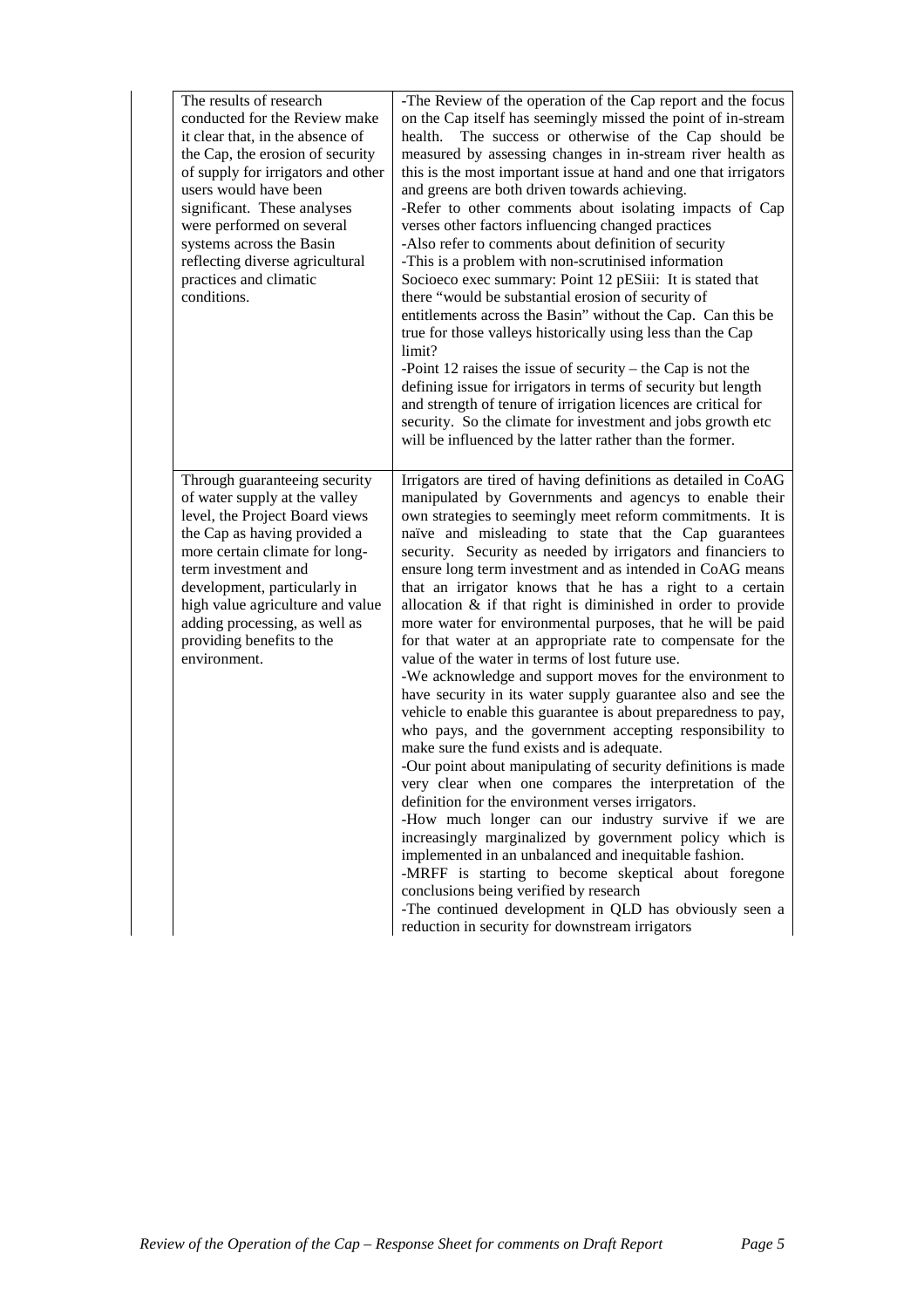| The Project Board considers<br>that the Cap has provided a<br>mechanism for restraining, in an<br>orderly fashion, growth in<br>diversions while enabling<br>economic development to<br>proceed.                                                                                                                                                                                                                                        | -The Cap has effectively provided a mechanism for<br>restraining Cap, but we have not seen evidence in this report<br>showing maintained economic development. And a further<br>problem with this assertion is that the report has not<br>adequately isolated the impacts of the Cap from other<br>influences causing changed practices, development, water<br>use etc.<br>It is logical with a tightening of a production input constraint<br>(water) that there may be a slowing in eco development<br>(although there may be a shift towards higher value use), it is<br>necessary to prove otherwise to be able to make the<br>statement that the Cap has enabled eco development to<br>proceed.<br>-Point 15 from Socioeco Exec summary: Again this point<br>assumes all valleys would be using more than the Cap in its<br>absence $-$ I don't think this is the case in the Macquarie. It<br>also assumes that there is no impact of river and groundwater<br>management planning in terms of controlling diversions at a<br>sustainable level, or plans such as the Macquarie Marshes<br>plan in our valley, or such major influences as the change in<br>carry over rules in our valley (see comments in other<br>response sections re carry over).<br>-The regional management plans are in fact the proposed<br>vehicles for implementing the intent of the Gov't new water<br>legislation, when it is finalised and their impact on water<br>management will certainly be the most significant driver in<br>MRFF's opinion for our valley |
|-----------------------------------------------------------------------------------------------------------------------------------------------------------------------------------------------------------------------------------------------------------------------------------------------------------------------------------------------------------------------------------------------------------------------------------------|-------------------------------------------------------------------------------------------------------------------------------------------------------------------------------------------------------------------------------------------------------------------------------------------------------------------------------------------------------------------------------------------------------------------------------------------------------------------------------------------------------------------------------------------------------------------------------------------------------------------------------------------------------------------------------------------------------------------------------------------------------------------------------------------------------------------------------------------------------------------------------------------------------------------------------------------------------------------------------------------------------------------------------------------------------------------------------------------------------------------------------------------------------------------------------------------------------------------------------------------------------------------------------------------------------------------------------------------------------------------------------------------------------------------------------------------------------------------------------------------------------------------------------------------------------|
| The Project Board recognises<br>that this strong positive<br>conclusion will not be the<br>perception of every stakeholder<br>in the Basin. However, the<br>Project Board concludes that the<br>overall benefit of the Cap,<br>especially from ensuring<br>security of supply at a valley<br>level and providing an<br>environment within which water<br>trading and related reforms<br>could be developed, has been a<br>positive one. | -If State Government was scrutinised more closely and made<br>accountable for its use of Competition Payments, which were<br>intended in CoAG to be for use in structural adjustment<br>necessary as part of water reform, the attitude towards the<br>Cap would improve.<br>-Again it's a case of balanced and complete implementation<br>of CoAG. While only 70% of CoAG as intended is<br>implemented (ie: environmental reform, tradeability, cost<br>recovery etc), without the final 30% (ie: structural<br>adjustment during reductions in allocation to sustainable<br>levels and then compensable property rights from then on)<br>the situation will be that irrigators are bearing costs of public<br>good measures on an inequitable and unsustainable scale.<br>-We are very keen to discuss why this is a Cap issue and how<br>there are realistic solutions which incorporate the Cap<br>principle, but which are also equitable for irrigators.<br>- Point 17 (socioeco exec summary) attributes the benefits of<br>water trading to the Cap via its initiation of such water<br>reform initiatives. Wasn't the principle of tradeable water<br>rights 1 <sup>st</sup> documented and agreed to by State Governments in<br>CoAG's 1994 Strategic Framework for water reform? How<br>then does it become a Cap initiative?                                                                                                                                                                                                             |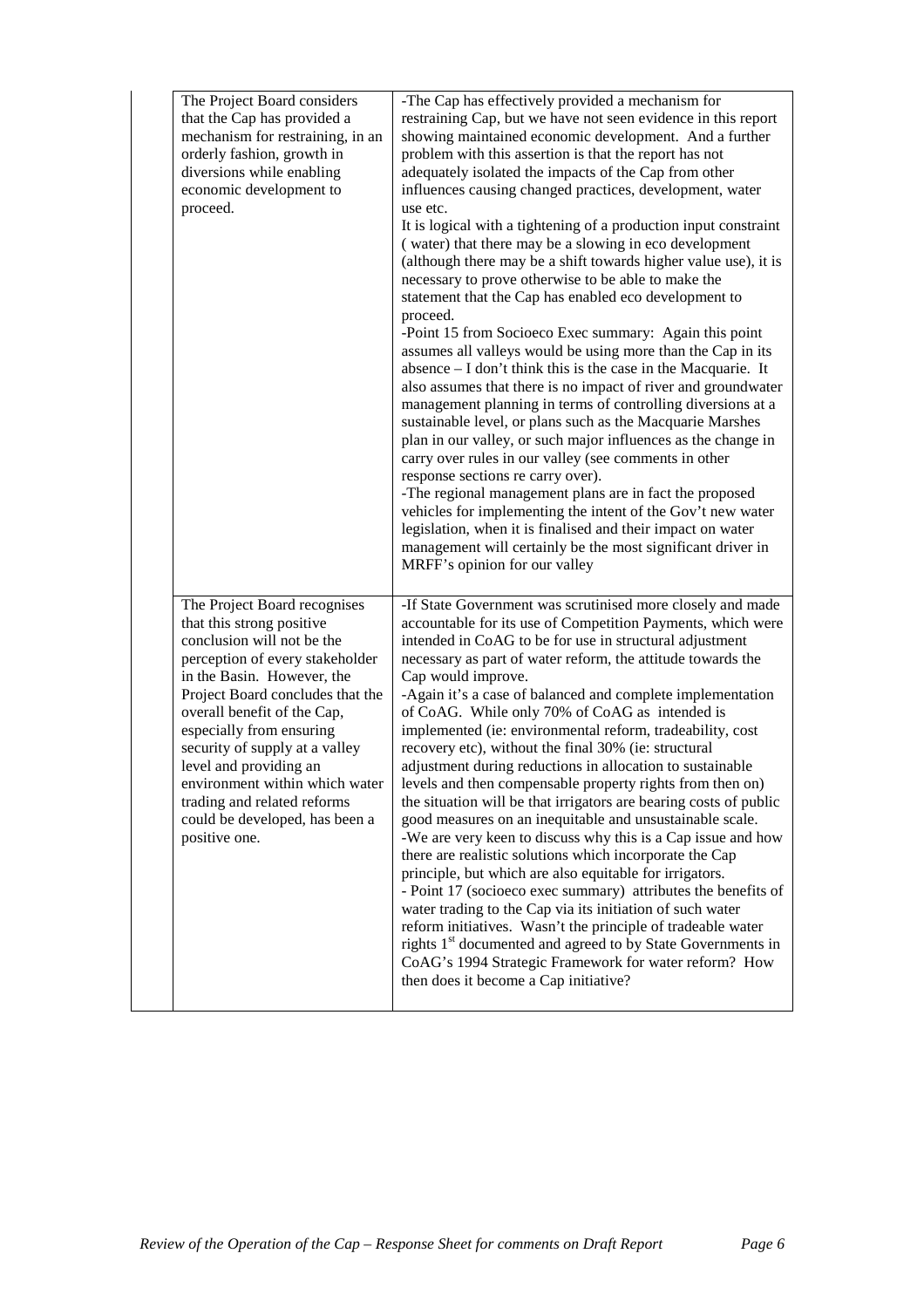|        | Cap Project Board Position                                     | Comment                                                           |
|--------|----------------------------------------------------------------|-------------------------------------------------------------------|
|        | The Project Board identified                                   | -Planned path forward appears to be a very divisive process       |
|        | several equity issues (notably                                 | -Need close workings with irrigation industry to nut out how      |
|        | Cap arrangements for                                           | to resolve issues between states, valleys, users etc              |
|        | Queensland and the ACT) of                                     | -Any debate conducted remotely -eg between QLD & NSW              |
|        | longstanding duration that                                     | State Governments will inevitably estibaly be more divisive       |
|        | require urgent resolution. In                                  | than it should have been                                          |
|        | addition there are several more                                |                                                                   |
|        | recently identified equity issues                              |                                                                   |
|        | (floodplain and overland flows                                 |                                                                   |
|        | and diversions, farm dams and                                  |                                                                   |
|        | tree plantations) also requiring                               |                                                                   |
|        | attention. The effective                                       |                                                                   |
|        | management of these issues will                                |                                                                   |
|        | necessitate a total catchment                                  |                                                                   |
|        | management approach to water                                   |                                                                   |
|        | management that embraces both                                  |                                                                   |
|        | surface and groundwater                                        |                                                                   |
|        | resources.                                                     |                                                                   |
|        |                                                                |                                                                   |
|        | The Project Board focused on                                   | -If these issues are handled via a remote process, who is         |
|        | equity issues arising from the                                 | going to check that a particular jurisdiction has met and         |
|        | implementation of the Cap                                      | satisfactorily<br>addressed<br>equity<br>issues<br>and<br>Federal |
|        | between jurisdictions and                                      | Competition Policy requirements.                                  |
|        | between river valleys within                                   | -These processes all appear to be distinctly non-reviewable       |
|        | States. In several cases, the                                  | and difficult to contest, particularly when you get to the sub-   |
| Equity | submissions received by the                                    | level planning forums                                             |
|        | Review of the Operation of the                                 |                                                                   |
|        | Cap raised equity issues that are                              |                                                                   |
|        | about the details of                                           |                                                                   |
|        | implementation within valleys                                  |                                                                   |
|        | which are outside the                                          |                                                                   |
|        | jurisdiction of the Murray-                                    |                                                                   |
|        | Darling Basin Commission and                                   |                                                                   |
|        | Ministerial Council processes.                                 |                                                                   |
|        | The vast majority of such issues                               |                                                                   |
|        | related to the recognition of                                  |                                                                   |
|        | licensed entitlement versus<br>history of use, specifically in |                                                                   |
|        | New South Wales (the                                           |                                                                   |
|        | "sleeper/dozer" issue). Such                                   |                                                                   |
|        | issues need to be dealt with by                                |                                                                   |
|        | the particular jurisdiction                                    |                                                                   |
|        | concerned. In order that all                                   |                                                                   |
|        | submissions receive appropriate                                |                                                                   |
|        | attention, these submissions and                               |                                                                   |
|        | that of the CAC have been                                      |                                                                   |
|        | referred to the appropriate                                    |                                                                   |
|        | Government for consideration                                   |                                                                   |
|        | and reply.                                                     |                                                                   |
|        |                                                                |                                                                   |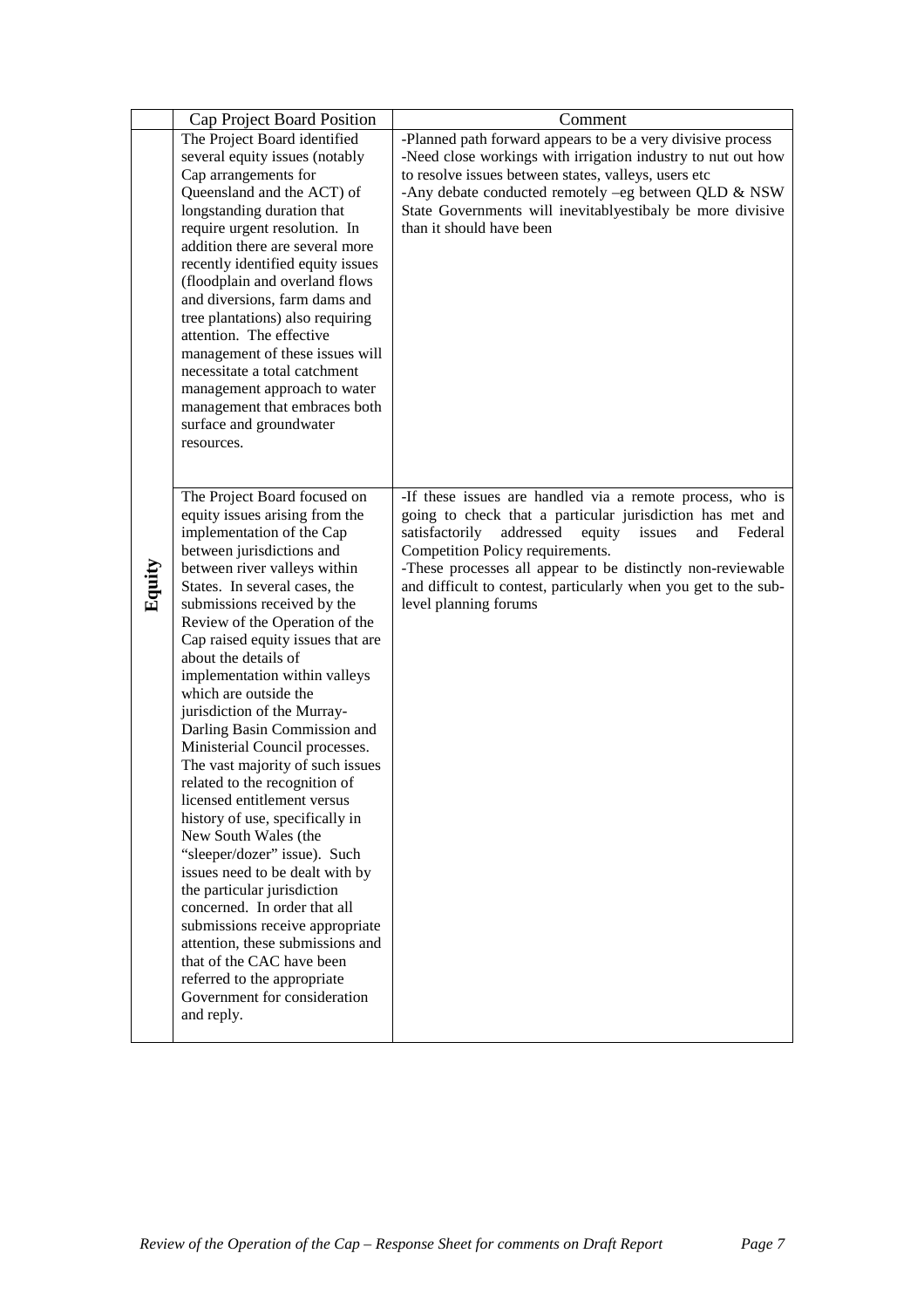|                               | Cap Project Board Position                                                                                                                                                                                                                                                                                                                                                                                                                                                                                                                    | Comment                                                                                                                                                                                                                                                                                                                                                                                                                                                                                                                                   |
|-------------------------------|-----------------------------------------------------------------------------------------------------------------------------------------------------------------------------------------------------------------------------------------------------------------------------------------------------------------------------------------------------------------------------------------------------------------------------------------------------------------------------------------------------------------------------------------------|-------------------------------------------------------------------------------------------------------------------------------------------------------------------------------------------------------------------------------------------------------------------------------------------------------------------------------------------------------------------------------------------------------------------------------------------------------------------------------------------------------------------------------------------|
| Implementation and Compliance | The work of the Independent<br>Audit Group (IAG) on the<br>ongoing implementation of the<br>Cap and compliance of actual<br>diversions with Cap target<br>diversions has provided a clear<br>direction for the finalisation of<br>the implementation phase of the<br>Cap. The Project Board<br>generally supports the IAG<br>recommendations.                                                                                                                                                                                                 | -Where is the formal involvement of industry in the IAG<br>process<br>-We would like opportunity to provide input into appropriate<br>framework and processes for IAG                                                                                                                                                                                                                                                                                                                                                                     |
|                               | Significantly, effective<br>compliance tools (computer<br>simulation models used to<br>determine Cap target diversions)<br>have not yet been developed and<br>the Project Board recommends<br>that a high priority be given to<br>the finalisation of these models.                                                                                                                                                                                                                                                                           | -Problem with these tools is that they are in-house and non-<br>contestable. Non-reviewable<br>-There needs to be an industry review process say through<br>Customer Service Committees in any modeling.                                                                                                                                                                                                                                                                                                                                  |
|                               | The Review has found that<br>Victoria and South Australia<br>have complied with the Cap,<br>while Queensland and ACT are<br>yet to complete the<br>establishment of their respective<br>Caps. Nevertheless, it is<br>apparent that in Queensland<br>there has been significant<br>growth in storage which will<br>impact on the water available<br>for alternative consumptive and<br>environmental uses. In New<br>South Wales, the Cap has been<br>breached in the Barwon-Darling<br>system, with other valleys being<br>within Cap limits. | -Note that some states have been allowed to continue<br>development which raises some very divisive issues between<br>states<br>-On non-regulated rivers the Cap bears little relationship to<br>non-regulated management issues, whilst certainly applicable<br>in a regulated system.<br>-The Cap is potentially a useful mechanism in a regulated<br>system when it ensures security for states and valleys, but<br>what is security if the Cap can be lowered.<br>-In an unreg system, alternative is a good River Management<br>Plan |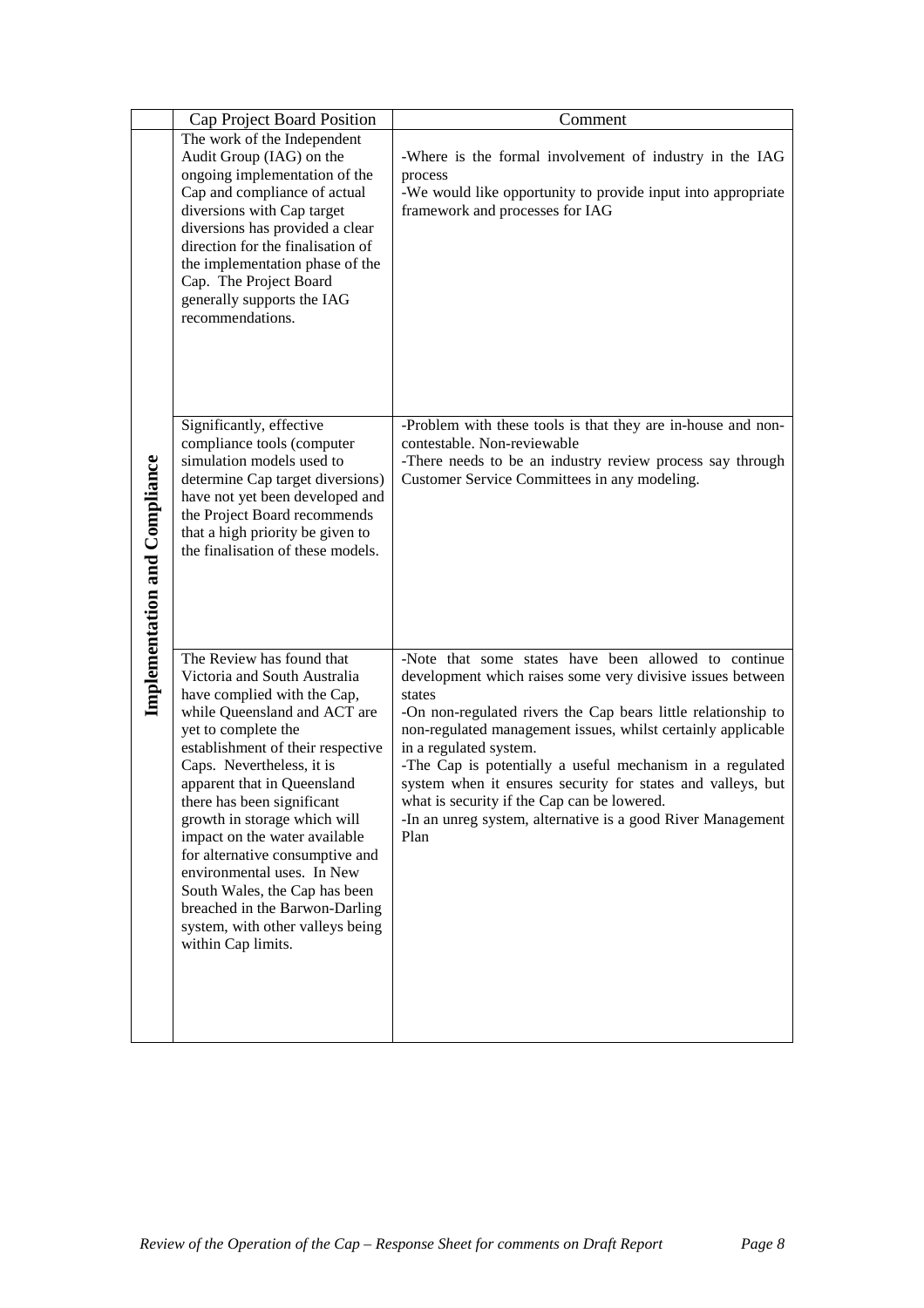|                                               | Cap Project Board Position                               | Comment                                                                                                                         |
|-----------------------------------------------|----------------------------------------------------------|---------------------------------------------------------------------------------------------------------------------------------|
|                                               | The most important challenge in                          | -In un-reg systems any Cap related tools will be crude and                                                                      |
|                                               | Cap implementation is to                                 | not achieve the environmental objectives                                                                                        |
|                                               | finalise the arrangements under                          | -The only benefit of a Cap in an un-reg system is to hold                                                                       |
|                                               | "Schedule $F - Cap$ on<br>Diversions" to the Murray-     | States level with each other.                                                                                                   |
|                                               | Darling Basin Agreement. This                            |                                                                                                                                 |
|                                               | schedule is the primary tool for                         |                                                                                                                                 |
|                                               | defining Cap arrangements                                |                                                                                                                                 |
|                                               | especially those concerned with                          |                                                                                                                                 |
|                                               | assessing compliance and its                             |                                                                                                                                 |
|                                               | consequences.                                            |                                                                                                                                 |
|                                               |                                                          |                                                                                                                                 |
|                                               |                                                          |                                                                                                                                 |
|                                               |                                                          |                                                                                                                                 |
|                                               |                                                          |                                                                                                                                 |
|                                               | With the intent of improving the                         |                                                                                                                                 |
|                                               | operation of the Cap through the                         |                                                                                                                                 |
|                                               | development of fair and                                  |                                                                                                                                 |
|                                               | meaningful compliance                                    |                                                                                                                                 |
|                                               | arrangements, the Project Board                          |                                                                                                                                 |
|                                               | invites comments on the                                  |                                                                                                                                 |
|                                               | following modifications to<br>Schedule F which have been |                                                                                                                                 |
|                                               | recommended by the IAG:                                  |                                                                                                                                 |
|                                               |                                                          |                                                                                                                                 |
|                                               | Removal of references to<br>$\bullet$                    |                                                                                                                                 |
|                                               | end-of-valley flows as a                                 |                                                                                                                                 |
|                                               | method for Cap                                           |                                                                                                                                 |
|                                               | compliance.                                              |                                                                                                                                 |
|                                               |                                                          |                                                                                                                                 |
| edule F to the Murray-Darling Basin Agreement |                                                          |                                                                                                                                 |
|                                               |                                                          |                                                                                                                                 |
|                                               | Arrangements for remedial                                | This is a reasonable expectation, but does not also mean we<br>will agree to future Cap settings or the fact that the system as |
|                                               | actions in the case of Cap<br>exceedence. The            | is has no process for review of levels by industry and                                                                          |
|                                               | recommendation of the                                    | because of this the information and decision making                                                                             |
| Sch                                           | IAG is that States be                                    | processes are potentially soft.                                                                                                 |
|                                               | required "to ensure that                                 | -That said we appreciate this opportunity for comment but                                                                       |
|                                               | cumulative diversions are                                | feel the process is inherently isolated from industry and we                                                                    |
|                                               | brought back into balance                                | could be much more a part of the assessing and development                                                                      |
|                                               | with the cap".                                           | of infomration                                                                                                                  |
|                                               |                                                          |                                                                                                                                 |
|                                               |                                                          |                                                                                                                                 |
|                                               |                                                          |                                                                                                                                 |
|                                               | re-setting the                                           |                                                                                                                                 |
|                                               | commencement date for                                    |                                                                                                                                 |
|                                               | accounting for diversions                                |                                                                                                                                 |
|                                               | under the Cap to start with                              |                                                                                                                                 |
|                                               | the 2000/01 water year.                                  |                                                                                                                                 |
|                                               |                                                          |                                                                                                                                 |
|                                               |                                                          |                                                                                                                                 |
|                                               |                                                          |                                                                                                                                 |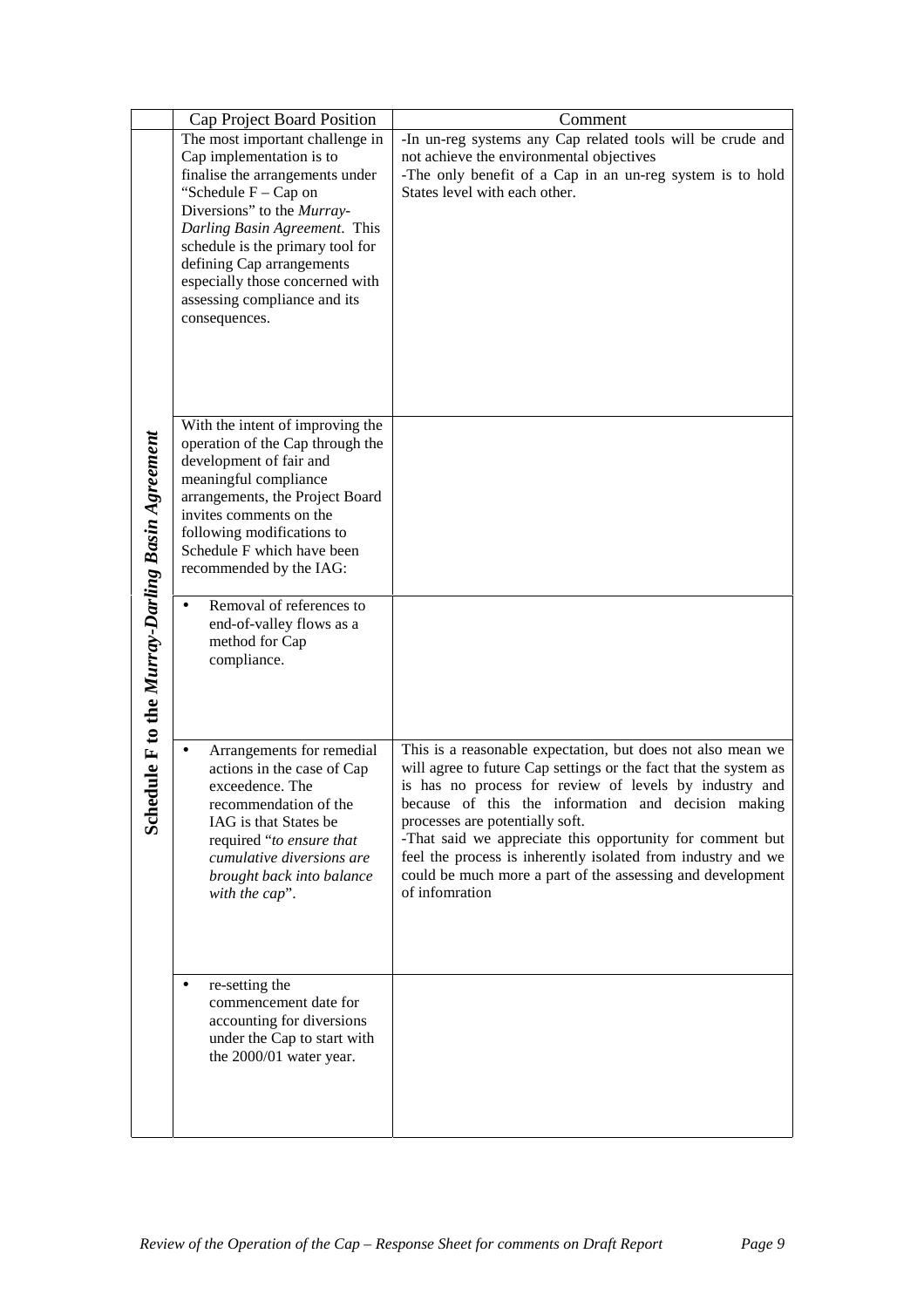|                                 | Cap Project Board Position                                                                                                                                                                                                                                                                                                                                                                                                                                                                                                                                                                               | Comment                                                                                                                                                                                                                                                                                                                                            |
|---------------------------------|----------------------------------------------------------------------------------------------------------------------------------------------------------------------------------------------------------------------------------------------------------------------------------------------------------------------------------------------------------------------------------------------------------------------------------------------------------------------------------------------------------------------------------------------------------------------------------------------------------|----------------------------------------------------------------------------------------------------------------------------------------------------------------------------------------------------------------------------------------------------------------------------------------------------------------------------------------------------|
|                                 | With the implementation of the                                                                                                                                                                                                                                                                                                                                                                                                                                                                                                                                                                           | -Agree that need to focus on in-stream health in reviewing                                                                                                                                                                                                                                                                                         |
|                                 | Cap nearing completion in most                                                                                                                                                                                                                                                                                                                                                                                                                                                                                                                                                                           | Cap.                                                                                                                                                                                                                                                                                                                                               |
| <b>Sustainable Rivers Audit</b> | jurisdictions, there is now the<br>opportunity to take the "next<br>step" and to consider the<br>environmental outcomes of the<br>Cap from a whole of Basin<br>perspective. The Project Board<br>supports the introduction of a<br>regular Sustainable Rivers Audit<br>which would cast the Cap as an<br>input to Basin health, rather<br>than an outcome in itself.<br>Whereas the Cap is seen as the<br>first step towards achieving the<br>longer-term objective of the<br>Initiative, a Sustainable Rivers<br>Audit can be viewed as the next<br>step in the process of achieving<br>this objective. | -note that this report did not provide adequate justification or<br>evidence for isolating and attributing change to the Cap, as<br>separate from the many other factors influencing change. -<br>This must be addressed in the methodology of the audits and<br>we would be keen to have input into how such a<br>methodology might be developed. |